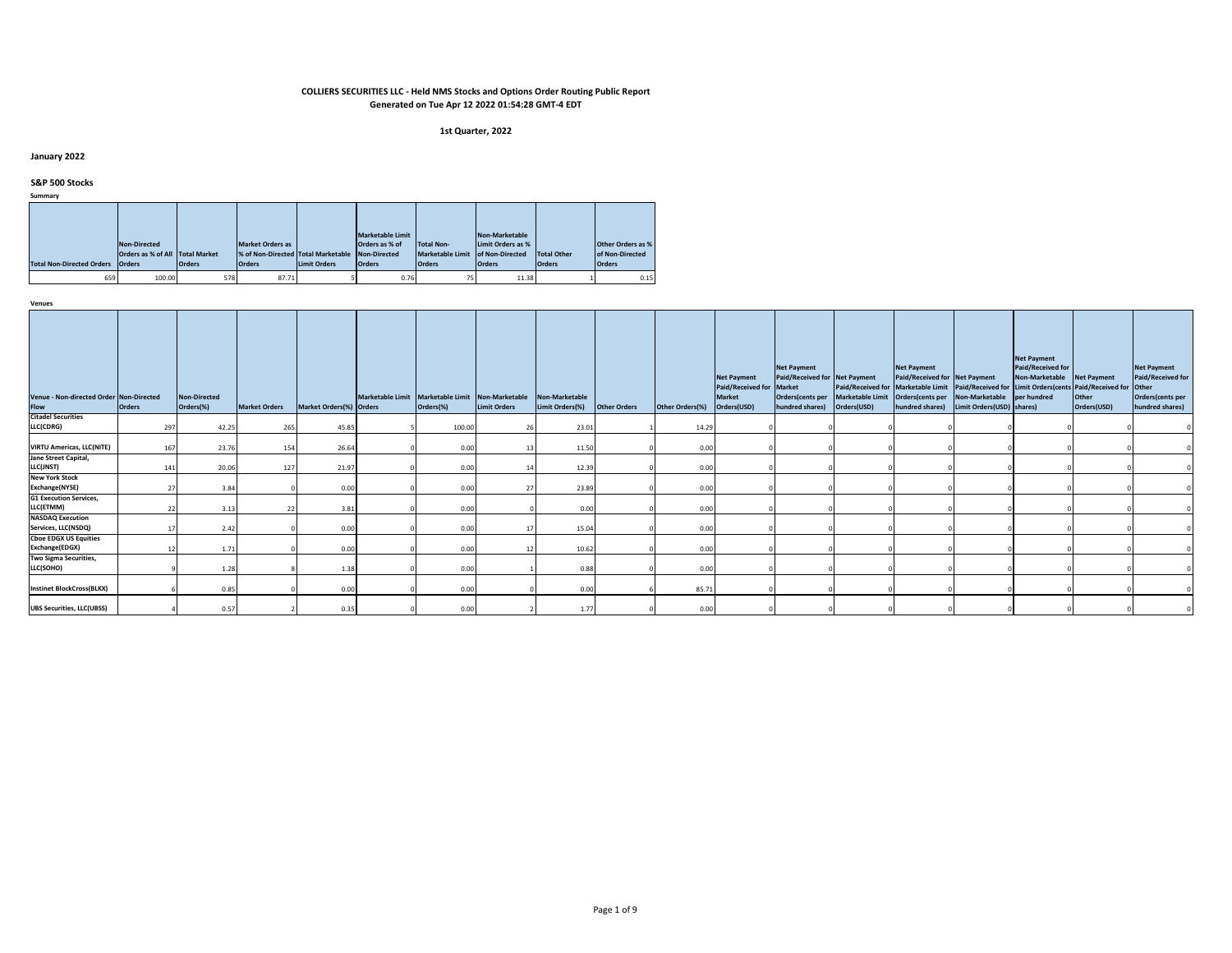#### **1st Quarter, 2022**

**January 2022**

# **Non-S&P 500 Stocks**

| Summary |  |  |
|---------|--|--|

|                                  | Non-Directed<br>Orders as % of All Total Market |               | <b>Market Orders as</b><br>% of Non-Directed Total Marketable |                     | <b>Marketable Limit</b><br>Orders as % of<br>Non-Directed | Total Non-<br>Marketable Limit of Non-Directed | Non-Marketable<br>Limit Orders as % | Total Other   | <b>Other Orders as %</b><br>of Non-Directed |
|----------------------------------|-------------------------------------------------|---------------|---------------------------------------------------------------|---------------------|-----------------------------------------------------------|------------------------------------------------|-------------------------------------|---------------|---------------------------------------------|
| <b>Total Non-Directed Orders</b> | <b>Orders</b>                                   | <b>Orders</b> | <b>Orders</b>                                                 | <b>Limit Orders</b> | <b>Orders</b>                                             | <b>Orders</b>                                  | <b>Orders</b>                       | <b>Orders</b> | <b>Orders</b>                               |
| 825                              | 100.00                                          | 748           | 90.67                                                         | 19                  | 2.30                                                      | 48                                             | 5.82                                | 10            | 1.21                                        |

| Venue - Non-directed Order Non-Directed<br>Flow | <b>Orders</b> | <b>Non-Directed</b><br>Orders(%) | <b>Market Orders</b> | Market Orders(%) Orders | Marketable Limit Marketable Limit Non-Marketable Non-Marketable<br>Orders(%) | <b>Limit Orders</b> | Limit Orders(%) | <b>Other Orders</b> | Other Orders(%) | <b>Net Payment</b><br>Paid/Received for Market<br>Market<br>Orders(USD) | <b>Net Payment</b><br>Paid/Received for Net Payment<br>hundred shares) | Orders(cents per Marketable Limit Orders(cents per Non-Marketable<br>Orders(USD) | <b>Net Payment</b><br>Paid/Received for Net Payment | hundred shares) Limit Orders (USD) shares) | <b>Net Payment</b><br>Paid/Received for<br>Non-Marketable Net Payment<br>per hundred | Paid/Received for Marketable Limit Paid/Received for Limit Orders(cents Paid/Received for Other<br>Other<br>Orders(USD) | <b>Net Payment</b><br>Paid/Received for<br>Orders(cents per<br>hundred shares) |
|-------------------------------------------------|---------------|----------------------------------|----------------------|-------------------------|------------------------------------------------------------------------------|---------------------|-----------------|---------------------|-----------------|-------------------------------------------------------------------------|------------------------------------------------------------------------|----------------------------------------------------------------------------------|-----------------------------------------------------|--------------------------------------------|--------------------------------------------------------------------------------------|-------------------------------------------------------------------------------------------------------------------------|--------------------------------------------------------------------------------|
| <b>Citadel Securities</b>                       |               |                                  |                      |                         |                                                                              |                     |                 |                     |                 |                                                                         |                                                                        |                                                                                  |                                                     |                                            |                                                                                      |                                                                                                                         |                                                                                |
| LLC(CDRG)                                       | 357           | 37.82                            | 338                  | 45.19                   | 36.84                                                                        |                     | 3.80            |                     | 31.58           |                                                                         |                                                                        |                                                                                  |                                                     |                                            |                                                                                      |                                                                                                                         |                                                                                |
| <b>VIRTU Americas, LLC(NITE)</b>                | 222           | 23.52                            | 212                  | 28.34                   | 31.58                                                                        |                     | 0.00            |                     | 21.05           |                                                                         |                                                                        |                                                                                  |                                                     |                                            |                                                                                      |                                                                                                                         |                                                                                |
| Jane Street Capital,                            |               |                                  |                      |                         |                                                                              |                     |                 |                     |                 |                                                                         |                                                                        |                                                                                  |                                                     |                                            |                                                                                      |                                                                                                                         |                                                                                |
| LLC(JNST)                                       | 144           | 15.25                            | 138                  | 18.45                   | 26.32                                                                        |                     | 0.63            |                     | 0.00            |                                                                         |                                                                        |                                                                                  |                                                     |                                            |                                                                                      |                                                                                                                         |                                                                                |
| <b>New York Stock</b>                           |               |                                  |                      |                         |                                                                              |                     |                 |                     |                 |                                                                         |                                                                        |                                                                                  |                                                     |                                            |                                                                                      |                                                                                                                         |                                                                                |
| Exchange(NYSE)                                  |               | 6.57                             |                      | 0.00                    | 0.00                                                                         | 62                  | 39.24           |                     | 0.00            |                                                                         |                                                                        |                                                                                  |                                                     |                                            |                                                                                      |                                                                                                                         |                                                                                |
| <b>NASDAQ Execution</b>                         |               |                                  |                      |                         |                                                                              |                     |                 |                     |                 |                                                                         |                                                                        |                                                                                  |                                                     |                                            |                                                                                      |                                                                                                                         |                                                                                |
| Services, LLC(NSDQ)                             |               | 5.51                             |                      | 0.00                    | 0.00                                                                         |                     | 32.91           |                     | 0.00            |                                                                         |                                                                        |                                                                                  |                                                     |                                            |                                                                                      |                                                                                                                         |                                                                                |
| <b>G1 Execution Services,</b><br>LLC(ETMM)      |               | 4.24                             |                      | 5.35                    | 0.00                                                                         |                     | 0.00            |                     | 0.00            |                                                                         |                                                                        |                                                                                  |                                                     |                                            |                                                                                      |                                                                                                                         |                                                                                |
| <b>Cboe EDGX US Equities</b>                    |               |                                  |                      |                         |                                                                              |                     |                 |                     |                 |                                                                         |                                                                        |                                                                                  |                                                     |                                            |                                                                                      |                                                                                                                         |                                                                                |
| Exchange(EDGX)                                  |               | 3.28                             |                      | 0.00                    | 0.00                                                                         |                     | 19.62           |                     | 0.00            |                                                                         |                                                                        |                                                                                  |                                                     |                                            |                                                                                      |                                                                                                                         |                                                                                |
| Two Sigma Securities,                           |               |                                  |                      |                         |                                                                              |                     |                 |                     |                 |                                                                         |                                                                        |                                                                                  |                                                     |                                            |                                                                                      |                                                                                                                         |                                                                                |
| LLC(SOHO)                                       |               | 1.27                             |                      | 1.47                    | 5.26                                                                         |                     | 0.00            |                     | 0.00            |                                                                         |                                                                        |                                                                                  |                                                     |                                            |                                                                                      |                                                                                                                         |                                                                                |
| <b>Instinet BlockCross(BLKX)</b>                |               | 0.95                             |                      | 0.00                    | 0.00                                                                         |                     | 0.00            |                     | 47.37           |                                                                         |                                                                        |                                                                                  |                                                     |                                            |                                                                                      |                                                                                                                         |                                                                                |
| <b>UBS Securities, LLC(UBSS)</b>                |               | 0.95                             |                      | 1.20                    | 0.00                                                                         |                     | 0.00            |                     | 0.00            |                                                                         |                                                                        |                                                                                  |                                                     |                                            |                                                                                      |                                                                                                                         |                                                                                |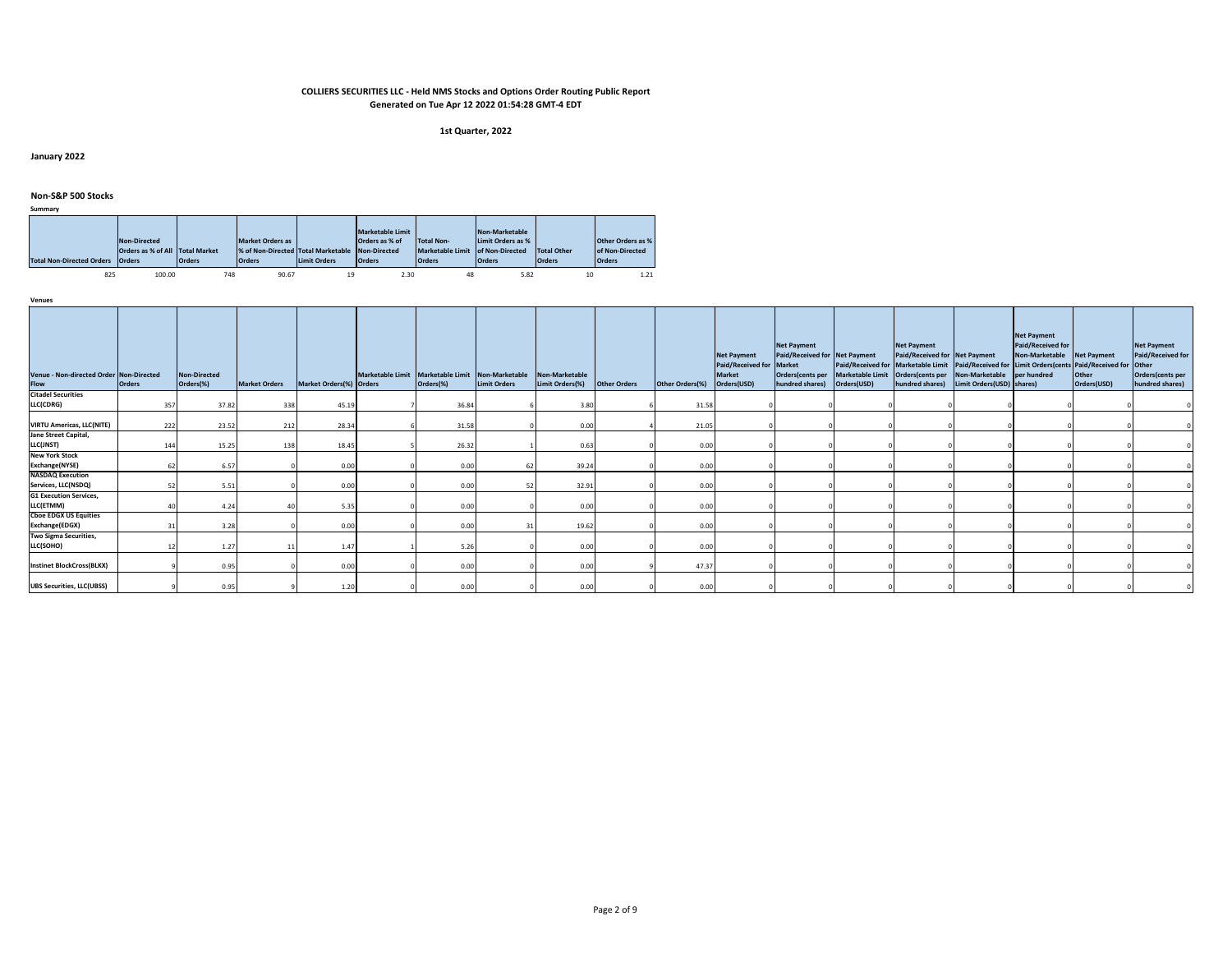#### **1st Quarter, 2022**

**January 2022**

**Option Contracts**

**Summary**

| ----------                              |                                        |               |                                                 |                     |                         |                   |                   |               |                          |
|-----------------------------------------|----------------------------------------|---------------|-------------------------------------------------|---------------------|-------------------------|-------------------|-------------------|---------------|--------------------------|
|                                         |                                        |               |                                                 |                     | <b>Marketable Limit</b> |                   | Non-Marketable    |               |                          |
|                                         | Non-Directed                           |               | <b>Market Orders as</b>                         |                     | Orders as % of          | <b>Total Non-</b> | Limit Orders as % |               | <b>Other Orders as %</b> |
|                                         | <b>Orders as % of All Total Market</b> |               | % of Non-Directed Total Marketable Non-Directed |                     |                         | Marketable Limit  | of Non-Directed   | Total Other   | of Non-Directed          |
| <b>Total Non-Directed Orders Orders</b> |                                        | <b>Orders</b> | <b>Orders</b>                                   | <b>Limit Orders</b> | <b>Orders</b>           | <b>Orders</b>     | <b>Orders</b>     | <b>Orders</b> | <b>Orders</b>            |
| 209                                     | 100.00                                 | 110           | 52.63                                           | 10                  | 4.78                    | 89                | 42.58             |               | 0.00                     |

| Venue - Non-directed Order Non-Directed<br>Flow | <b>Orders</b> | <b>Non-Directed</b><br>Orders(%) | <b>Market Orders</b> | Market Orders(%) Orders | Marketable Limit Marketable Limit Non-Marketable | Orders(%) | <b>Limit Orders</b> | Non-Marketable<br>Limit Orders(%) | <b>Other Orders</b> | Other Orders(%) | <b>Net Payment</b><br>Paid/Received for Market<br><b>Market</b><br>Orders(USD) | <b>Net Payment</b><br>Paid/Received for Net Payment<br>hundred shares) Orders(USD) | Paid/Received for Marketable Limit Paid/Received for Limit Orders(cents Paid/Received for Other<br>Orders (cents per Marketable Limit   Orders (cents per Non-Marketable   per hundred | <b>Net Payment</b><br>Paid/Received for Net Payment | hundred shares) Limit Orders (USD) shares) | <b>Net Payment</b><br>Paid/Received for<br>Non-Marketable Net Payment | Other<br>Orders(USD) | <b>Net Payment</b><br>Paid/Received for<br>Orders(cents per<br>hundred shares) |
|-------------------------------------------------|---------------|----------------------------------|----------------------|-------------------------|--------------------------------------------------|-----------|---------------------|-----------------------------------|---------------------|-----------------|--------------------------------------------------------------------------------|------------------------------------------------------------------------------------|----------------------------------------------------------------------------------------------------------------------------------------------------------------------------------------|-----------------------------------------------------|--------------------------------------------|-----------------------------------------------------------------------|----------------------|--------------------------------------------------------------------------------|
| <b>Citadel Securities</b>                       |               |                                  |                      |                         |                                                  |           |                     |                                   |                     |                 |                                                                                |                                                                                    |                                                                                                                                                                                        |                                                     |                                            |                                                                       |                      |                                                                                |
| LLC(CDRG)                                       |               | 45.98                            |                      | 47.27                   |                                                  | 40.00     |                     | 45.19                             |                     | 0.00            |                                                                                |                                                                                    |                                                                                                                                                                                        |                                                     |                                            |                                                                       |                      |                                                                                |
| Susquehanna Capital                             |               |                                  |                      |                         |                                                  |           |                     |                                   |                     |                 |                                                                                |                                                                                    |                                                                                                                                                                                        |                                                     |                                            |                                                                       |                      |                                                                                |
| Group(SUSQ)                                     |               | 20.54                            |                      | 30.91                   |                                                  | 60.00     |                     | 5.77                              |                     | 0.00            |                                                                                |                                                                                    |                                                                                                                                                                                        |                                                     |                                            |                                                                       |                      |                                                                                |
| <b>Wolverine Execution</b>                      |               |                                  |                      |                         |                                                  |           |                     |                                   |                     |                 |                                                                                |                                                                                    |                                                                                                                                                                                        |                                                     |                                            |                                                                       |                      |                                                                                |
| <b>Services LLC(WEXX)</b>                       |               | 14.29                            |                      | 2.73                    |                                                  | 0.00      |                     | 27.88                             |                     | 0.00            |                                                                                |                                                                                    |                                                                                                                                                                                        |                                                     |                                            |                                                                       |                      |                                                                                |
| <b>Dash Financial Technologies</b>              |               |                                  |                      |                         |                                                  |           |                     |                                   |                     |                 |                                                                                |                                                                                    |                                                                                                                                                                                        |                                                     |                                            |                                                                       |                      |                                                                                |
| LLC(DASH)                                       |               | 11.61                            |                      | 12.73                   |                                                  |           |                     | 11.54                             |                     | 0.00            |                                                                                |                                                                                    |                                                                                                                                                                                        |                                                     |                                            |                                                                       |                      |                                                                                |
| <b>Morgan Stanley &amp; Company</b>             |               |                                  |                      |                         |                                                  |           |                     |                                   |                     |                 |                                                                                |                                                                                    |                                                                                                                                                                                        |                                                     |                                            |                                                                       |                      |                                                                                |
| LLC(MSCO)                                       |               | 7.59                             |                      | 6.36                    |                                                  |           |                     | 9.62.                             |                     | 0.00            |                                                                                |                                                                                    |                                                                                                                                                                                        |                                                     |                                            |                                                                       |                      |                                                                                |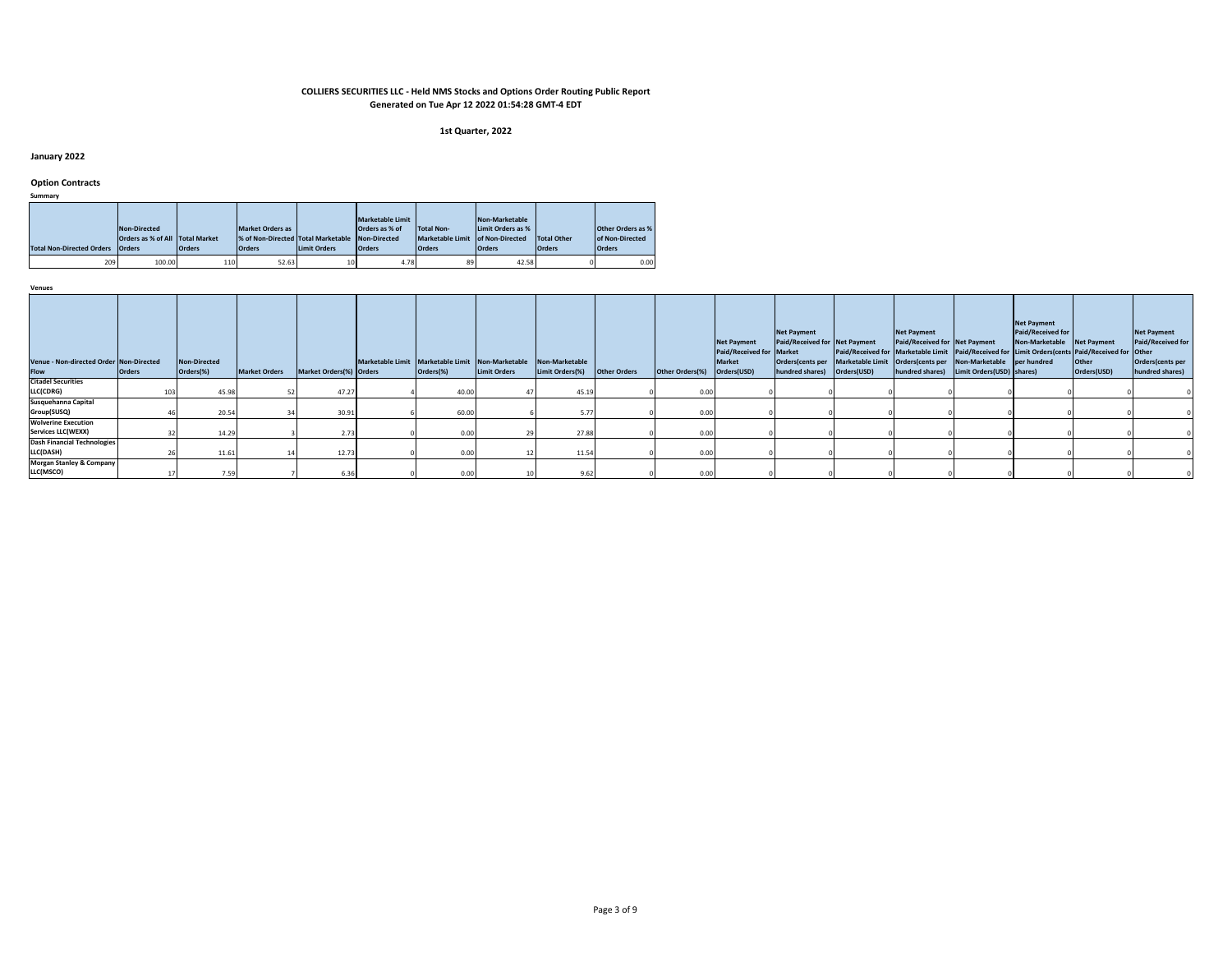#### **1st Quarter, 2022**

# **February 2022**

# **S&P 500 Stocks**

**Summary**

|                                  |                                 |     |                                                 |                     | <b>Marketable Limit</b> |                         | Non-Marketable    |                    |                          |
|----------------------------------|---------------------------------|-----|-------------------------------------------------|---------------------|-------------------------|-------------------------|-------------------|--------------------|--------------------------|
|                                  | Non-Directed                    |     | Market Orders as                                |                     | Orders as % of          | <b>Total Non-</b>       | Limit Orders as % |                    | <b>Other Orders as %</b> |
|                                  | Orders as % of All Total Market |     | % of Non-Directed Total Marketable Non-Directed |                     |                         | <b>Marketable Limit</b> | of Non-Directed   | <b>Total Other</b> | of Non-Directed          |
| <b>Total Non-Directed Orders</b> | <b>Orders</b><br><b>Orders</b>  |     | <b>Orders</b>                                   | <b>Limit Orders</b> | <b>Orders</b>           | <b>Orders</b>           | <b>Orders</b>     | <b>Orders</b>      | <b>Orders</b>            |
| 546                              | 100.00                          | 482 | 88.28                                           |                     | 0.73                    | 59                      | 10.81             |                    | 0.18                     |

| Venue - Non-directed Order Non-Directed<br>Flow | <b>Orders</b> | <b>Non-Directed</b><br>Orders(%) | <b>Market Orders</b> | Market Orders(%) Orders | Marketable Limit Marketable Limit Non-Marketable<br>Orders(%) | <b>Limit Orders</b> | Non-Marketable<br>Limit Orders(%) | <b>Other Orders</b> | Other Orders(%) | <b>Net Payment</b><br>Paid/Received for Market<br><b>Market</b><br>Orders(USD) | <b>Net Payment</b><br>Paid/Received for Net Payment<br>hundred shares) Orders(USD) | Paid/Received for Marketable Limit Paid/Received for Limit Orders(cents Paid/Received for Other<br>Orders(cents per Marketable Limit Orders(cents per Non-Marketable per hundred | <b>Net Payment</b><br>Paid/Received for Net Payment | hundred shares) Limit Orders (USD) shares) | <b>Net Payment</b><br>Paid/Received for<br>Non-Marketable Net Payment | Other<br>Orders(USD) | <b>Net Payment</b><br>Paid/Received for<br>Orders(cents per<br>hundred shares) |
|-------------------------------------------------|---------------|----------------------------------|----------------------|-------------------------|---------------------------------------------------------------|---------------------|-----------------------------------|---------------------|-----------------|--------------------------------------------------------------------------------|------------------------------------------------------------------------------------|----------------------------------------------------------------------------------------------------------------------------------------------------------------------------------|-----------------------------------------------------|--------------------------------------------|-----------------------------------------------------------------------|----------------------|--------------------------------------------------------------------------------|
| <b>Citadel Securities</b>                       |               |                                  |                      |                         |                                                               |                     |                                   |                     |                 |                                                                                |                                                                                    |                                                                                                                                                                                  |                                                     |                                            |                                                                       |                      |                                                                                |
| LLC(CDRG)                                       | 195           | 31.60                            | 180                  | 37.34                   | 0.00                                                          |                     | 11.63                             |                     | 0.00            |                                                                                |                                                                                    |                                                                                                                                                                                  |                                                     |                                            |                                                                       |                      |                                                                                |
|                                                 |               |                                  |                      |                         |                                                               |                     |                                   |                     |                 |                                                                                |                                                                                    |                                                                                                                                                                                  |                                                     |                                            |                                                                       |                      |                                                                                |
| <b>VIRTU Americas, LLC(NITE)</b>                | 152           | 24.64                            | 140                  | 29.05                   | 20.00                                                         |                     | 7.75                              |                     | 100.00          |                                                                                |                                                                                    |                                                                                                                                                                                  |                                                     |                                            |                                                                       |                      |                                                                                |
| Jane Street Capital,                            |               |                                  |                      |                         |                                                               |                     |                                   |                     |                 |                                                                                |                                                                                    |                                                                                                                                                                                  |                                                     |                                            |                                                                       |                      |                                                                                |
| LLC(JNST)                                       | 128           | 20.75                            | 112                  | 23.24                   | 60.00                                                         |                     | 10.08                             |                     | 0.00            |                                                                                |                                                                                    |                                                                                                                                                                                  |                                                     |                                            |                                                                       |                      |                                                                                |
| <b>NASDAQ Execution</b>                         |               |                                  |                      |                         |                                                               |                     |                                   |                     |                 |                                                                                |                                                                                    |                                                                                                                                                                                  |                                                     |                                            |                                                                       |                      |                                                                                |
| Services, LLC(NSDQ)                             |               | 6.65                             |                      | 0.00                    | 0.00                                                          | 41                  | 31.78                             |                     | 0.00            |                                                                                |                                                                                    |                                                                                                                                                                                  |                                                     |                                            |                                                                       |                      |                                                                                |
| <b>G1 Execution Services,</b>                   |               |                                  |                      |                         |                                                               |                     |                                   |                     |                 |                                                                                |                                                                                    |                                                                                                                                                                                  |                                                     |                                            |                                                                       |                      |                                                                                |
| LLC(ETMM)                                       |               | 6.32                             |                      | 7.47                    | 0.00                                                          |                     | 2.33                              |                     | 0.00            |                                                                                |                                                                                    |                                                                                                                                                                                  |                                                     |                                            |                                                                       |                      |                                                                                |
| <b>New York Stock</b>                           |               |                                  |                      |                         |                                                               |                     |                                   |                     |                 |                                                                                |                                                                                    |                                                                                                                                                                                  |                                                     |                                            |                                                                       |                      |                                                                                |
| Exchange(NYSE)                                  |               | 5.19                             |                      | 0.00                    | 20.00                                                         |                     | 24.03                             |                     | 0.00            |                                                                                |                                                                                    |                                                                                                                                                                                  |                                                     |                                            |                                                                       |                      |                                                                                |
| <b>UBS Securities, LLC(UBSS)</b>                |               | 1.78                             |                      | 1.45                    | 0.00                                                          |                     | 3.10                              |                     | 0.00            |                                                                                |                                                                                    |                                                                                                                                                                                  |                                                     |                                            |                                                                       |                      |                                                                                |
| <b>Choe EDGX US Equities</b>                    |               |                                  |                      |                         |                                                               |                     |                                   |                     |                 |                                                                                |                                                                                    |                                                                                                                                                                                  |                                                     |                                            |                                                                       |                      |                                                                                |
| Exchange(EDGX)                                  |               | 1.46                             |                      | 0.00                    | 0.00                                                          |                     | 6.98                              |                     | 0.00            |                                                                                |                                                                                    |                                                                                                                                                                                  |                                                     |                                            |                                                                       |                      |                                                                                |
| Two Sigma Securities,                           |               |                                  |                      |                         |                                                               |                     |                                   |                     |                 |                                                                                |                                                                                    |                                                                                                                                                                                  |                                                     |                                            |                                                                       |                      |                                                                                |
| LLC(SOHO)                                       |               | 1.30                             |                      | 1.45                    | 0.00                                                          |                     | 0.78                              |                     | 0.00            |                                                                                |                                                                                    |                                                                                                                                                                                  |                                                     |                                            |                                                                       |                      |                                                                                |
| <b>Members Exchange(MEMX)</b>                   |               | 0.32                             |                      | 0.00                    | 0.00                                                          |                     | 1.55                              |                     | 0.00            |                                                                                |                                                                                    |                                                                                                                                                                                  |                                                     |                                            |                                                                       |                      |                                                                                |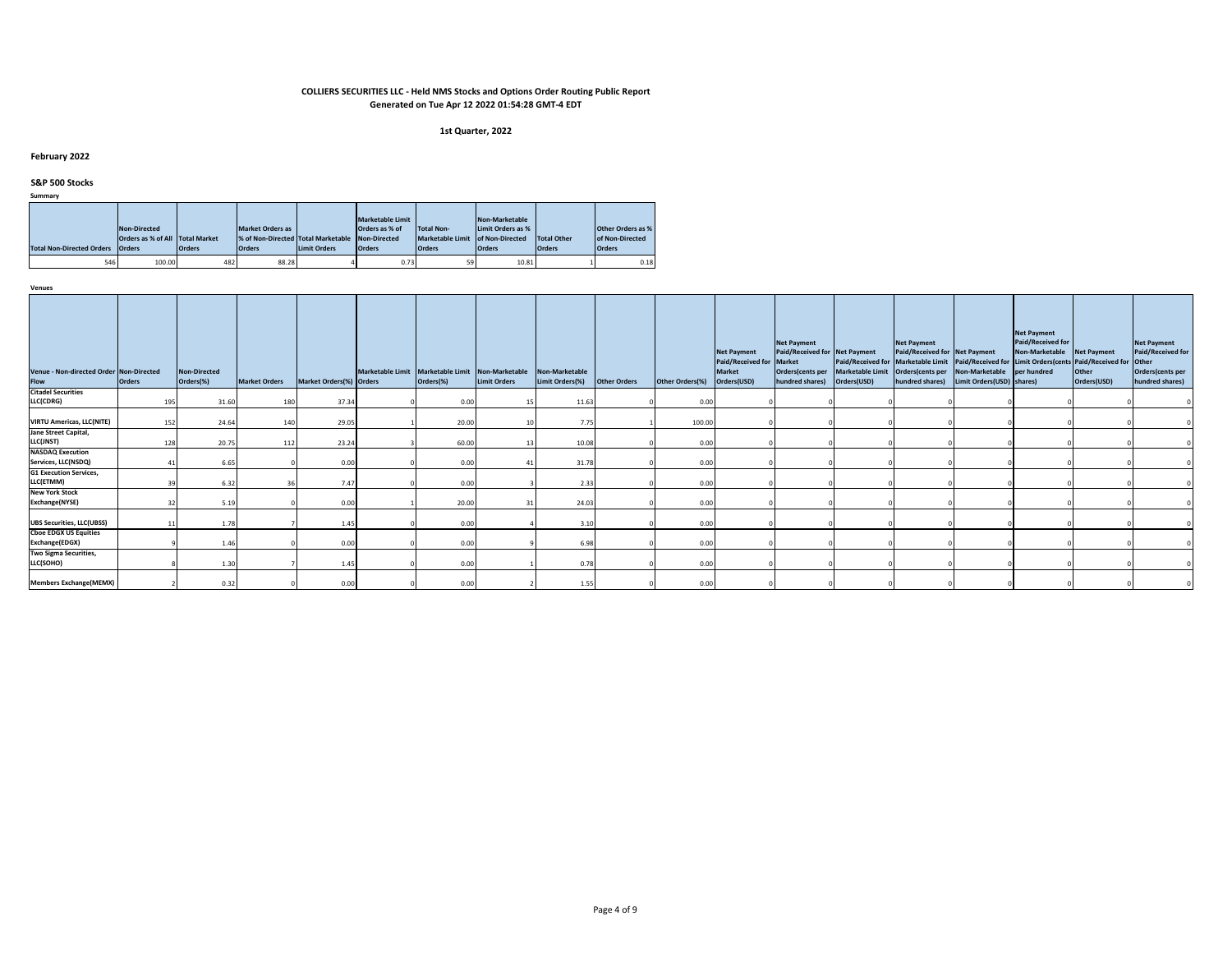#### **1st Quarter, 2022**

# **February 2022**

# **Non-S&P 500 Stocks**

| Summary |  |  |
|---------|--|--|

| <b>Total Non-Directed Orders Orders</b> | Non-Directed<br>Orders as % of All Total Market | <b>Orders</b> | <b>Market Orders as</b><br>% of Non-Directed Total Marketable Non-Directed<br><b>Orders</b> | <b>Limit Orders</b> | <b>Marketable Limit</b><br>Orders as % of<br><b>Orders</b> | Total Non-<br>Marketable Limit of Non-Directed<br><b>Orders</b> | Non-Marketable<br>Limit Orders as %<br><b>Orders</b> | Total Other<br><b>Orders</b> | <b>Other Orders as %</b><br>of Non-Directed<br><b>Orders</b> |
|-----------------------------------------|-------------------------------------------------|---------------|---------------------------------------------------------------------------------------------|---------------------|------------------------------------------------------------|-----------------------------------------------------------------|------------------------------------------------------|------------------------------|--------------------------------------------------------------|
| 466                                     | 100.00                                          | 399           | 85.62                                                                                       | 23                  | 4.94                                                       | 42                                                              | 9.01                                                 |                              | 0.43                                                         |

| Venue - Non-directed Order Non-Directed<br>Flow | <b>Orders</b> | Non-Directed<br>Orders(%) | <b>Market Orders</b> | Market Orders(%) Orders | Marketable Limit   Marketable Limit   Non-Marketable   Non-Marketable<br>Orders(%) | <b>Limit Orders</b> | Limit Orders(%) | <b>Other Orders</b> | Other Orders(%) | <b>Net Payment</b><br>Paid/Received for Market<br><b>Market</b><br>Orders(USD) | <b>Net Payment</b><br>Paid/Received for Net Payment<br>hundred shares) | Orders(USD) | <b>Net Payment</b><br>Paid/Received for Net Payment<br>hundred shares) | Orders(cents per Marketable Limit   Orders(cents per Non-Marketable   per hundred<br>Limit Orders (USD) shares) | <b>Net Payment</b><br>Paid/Received for<br>Non-Marketable Net Payment<br>Paid/Received for Marketable Limit Paid/Received for Limit Orders(cents Paid/Received for Other | <b>Other</b><br>Orders(USD) | <b>Net Payment</b><br>Paid/Received for<br>Orders(cents per<br>hundred shares) |
|-------------------------------------------------|---------------|---------------------------|----------------------|-------------------------|------------------------------------------------------------------------------------|---------------------|-----------------|---------------------|-----------------|--------------------------------------------------------------------------------|------------------------------------------------------------------------|-------------|------------------------------------------------------------------------|-----------------------------------------------------------------------------------------------------------------|--------------------------------------------------------------------------------------------------------------------------------------------------------------------------|-----------------------------|--------------------------------------------------------------------------------|
| <b>Citadel Securities</b>                       |               |                           |                      |                         |                                                                                    |                     |                 |                     |                 |                                                                                |                                                                        |             |                                                                        |                                                                                                                 |                                                                                                                                                                          |                             |                                                                                |
| LLC(CDRG)<br>Jane Street Capital,               | 203           | 36.58                     | 175                  | 43.97                   | 40.91                                                                              |                     | 15.13           |                     | 6.25            |                                                                                |                                                                        |             |                                                                        |                                                                                                                 |                                                                                                                                                                          |                             |                                                                                |
| LLC(JNST)                                       | 101           | 18.20                     | ٩                    | 22.86                   | 40.91                                                                              |                     | 0.84            |                     | 0.00            |                                                                                |                                                                        |             |                                                                        |                                                                                                                 |                                                                                                                                                                          |                             |                                                                                |
| <b>VIRTU Americas, LLC(NITE)</b>                | QQ            | 17.84                     | 93                   | 23.37                   | 13.64                                                                              |                     | 1.68            |                     | 6.25            |                                                                                |                                                                        |             |                                                                        |                                                                                                                 |                                                                                                                                                                          |                             |                                                                                |
| <b>NASDAQ Execution</b><br>Services, LLC(NSDQ)  |               | 7.75                      |                      | 0.00                    | 0.00                                                                               |                     | 36.13           |                     | 0.00            |                                                                                |                                                                        |             |                                                                        |                                                                                                                 |                                                                                                                                                                          |                             |                                                                                |
| <b>G1 Execution Services,</b><br>LLC(ETMM)      |               | 6.13                      |                      | 8.29                    | 4.55                                                                               |                     | 0.00            |                     | 0.00            |                                                                                |                                                                        |             |                                                                        |                                                                                                                 |                                                                                                                                                                          |                             |                                                                                |
| <b>New York Stock</b><br>Exchange(NYSE)         |               | 5.59                      |                      | 0.00                    | 0.00                                                                               |                     | 26.05           |                     | 0.00            |                                                                                |                                                                        |             |                                                                        |                                                                                                                 |                                                                                                                                                                          |                             |                                                                                |
| <b>Cboe EDGX US Equities</b><br>Exchange(EDGX)  | 20            | 3.60                      |                      | 0.00                    | 0.00                                                                               | 20                  | 16.81           |                     | 0.00            |                                                                                |                                                                        |             |                                                                        |                                                                                                                 |                                                                                                                                                                          |                             |                                                                                |
| <b>Instinet BlockCross(BLKX)</b>                | 14            | 2.52                      |                      | 0.00                    | 0.00                                                                               |                     | 0.00            |                     | 87.50           |                                                                                |                                                                        |             |                                                                        |                                                                                                                 |                                                                                                                                                                          |                             |                                                                                |
| Two Sigma Securities,<br>LLC(SOHO)              |               | 0.72                      |                      | 1.01                    | 0.00                                                                               |                     | 0.00            |                     | 0.00            |                                                                                |                                                                        |             |                                                                        |                                                                                                                 |                                                                                                                                                                          |                             |                                                                                |
| <b>NYSE Arca(ARCA)</b>                          |               | 0.54                      |                      | 0.00                    | 0.00                                                                               |                     | 2.52            |                     | 0.00            |                                                                                |                                                                        |             |                                                                        |                                                                                                                 |                                                                                                                                                                          |                             |                                                                                |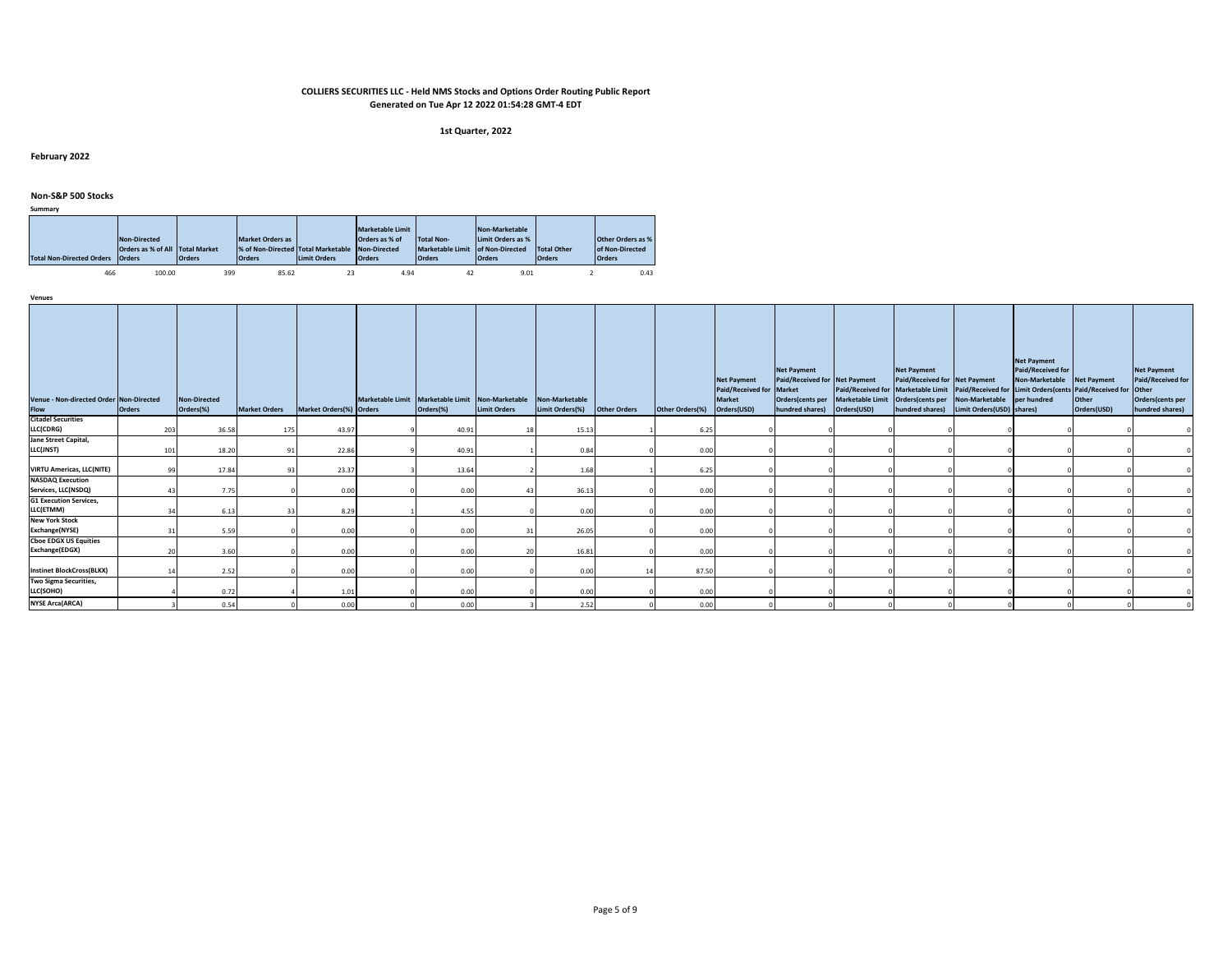#### **1st Quarter, 2022**

# **February 2022**

# **Option Contracts**

**Summary**

| <b>Total Non-Directed Orders</b> | Non-Directed<br>Orders as % of All Total Market<br><b>Orders</b> | <b>Orders</b> | <b>Market Orders as</b><br>% of Non-Directed Total Marketable Non-Directed<br><b>Orders</b> | Limit Orders | <b>Marketable Limit</b><br>Orders as % of<br><b>Orders</b> | <b>Total Non-</b><br><b>Marketable Limit</b><br><b>Orders</b> | Non-Marketable<br>Limit Orders as %<br>of Non-Directed<br><b>Orders</b> | <b>Total Other</b><br><b>Orders</b> | <b>Other Orders as %</b><br>of Non-Directed<br><b>Orders</b> |
|----------------------------------|------------------------------------------------------------------|---------------|---------------------------------------------------------------------------------------------|--------------|------------------------------------------------------------|---------------------------------------------------------------|-------------------------------------------------------------------------|-------------------------------------|--------------------------------------------------------------|
| 208                              | 100.00                                                           | 111           | 53.37                                                                                       |              | 4.33                                                       | 88                                                            | 42.31                                                                   |                                     | 0.00                                                         |

| Venue - Non-directed Order Non-Directed<br>Flow  | <b>Orders</b> | <b>Non-Directed</b><br>Orders(%) | <b>Market Orders</b> | Market Orders(%) Orders | Marketable Limit Marketable Limit Non-Marketable Non-Marketable<br>Orders(%) | <b>Limit Orders</b> | Limit Orders(%) | <b>Other Orders</b> | Other Orders(%) | <b>Net Payment</b><br>Paid/Received for Market<br><b>Market</b><br>Orders(USD) | <b>Net Payment</b><br>Paid/Received for Net Payment<br>hundred shares) | Orders(cents per Marketable Limit   Orders(cents per Non-Marketable   per hundred<br>Orders(USD) | <b>Net Payment</b><br>Paid/Received for Net Payment | hundred shares) Limit Orders (USD) shares) | <b>Net Payment</b><br>Paid/Received for<br>Non-Marketable Net Payment<br>Paid/Received for Marketable Limit Paid/Received for Limit Orders(cents Paid/Received for Other | Other<br>Orders(USD) | <b>Net Payment</b><br>Paid/Received for<br>Orders(cents per<br>hundred shares) |
|--------------------------------------------------|---------------|----------------------------------|----------------------|-------------------------|------------------------------------------------------------------------------|---------------------|-----------------|---------------------|-----------------|--------------------------------------------------------------------------------|------------------------------------------------------------------------|--------------------------------------------------------------------------------------------------|-----------------------------------------------------|--------------------------------------------|--------------------------------------------------------------------------------------------------------------------------------------------------------------------------|----------------------|--------------------------------------------------------------------------------|
| <b>Citadel Securities</b>                        |               |                                  |                      |                         |                                                                              |                     |                 |                     |                 |                                                                                |                                                                        |                                                                                                  |                                                     |                                            |                                                                                                                                                                          |                      |                                                                                |
| LLC(CDRG)                                        |               | 44.71                            |                      | 51.35                   | 44.44                                                                        |                     | 36.36           |                     | 0.00            |                                                                                |                                                                        |                                                                                                  |                                                     |                                            |                                                                                                                                                                          |                      |                                                                                |
| <b>Wolverine Execution</b>                       |               |                                  |                      |                         |                                                                              |                     |                 |                     |                 |                                                                                |                                                                        |                                                                                                  |                                                     |                                            |                                                                                                                                                                          |                      |                                                                                |
| <b>Services LLC(WEXX)</b>                        |               | 19.71                            |                      | 1.8                     | 0.00                                                                         |                     | 44.32           |                     | 0.0             |                                                                                |                                                                        |                                                                                                  |                                                     |                                            |                                                                                                                                                                          |                      |                                                                                |
| Susquehanna Capital                              |               |                                  |                      |                         |                                                                              |                     |                 |                     |                 |                                                                                |                                                                        |                                                                                                  |                                                     |                                            |                                                                                                                                                                          |                      |                                                                                |
| Group(SUSQ)                                      |               | 19.23                            |                      | 31.53                   | 44.44                                                                        |                     | 1.14            |                     | 0.00            |                                                                                |                                                                        |                                                                                                  |                                                     |                                            |                                                                                                                                                                          |                      |                                                                                |
| <b>Dash Financial Technologies</b>               |               |                                  |                      |                         |                                                                              |                     |                 |                     |                 |                                                                                |                                                                        |                                                                                                  |                                                     |                                            |                                                                                                                                                                          |                      |                                                                                |
| LLC(DASH)                                        |               | 10.58                            |                      | 6.31                    | 11.11                                                                        |                     | 15.91           |                     | 0.00            |                                                                                |                                                                        |                                                                                                  |                                                     |                                            |                                                                                                                                                                          |                      |                                                                                |
| <b>Morgan Stanley &amp; Company</b><br>LLC(MSCO) |               | 5.77                             |                      | 9.0                     | 0.00                                                                         |                     | 2.27            |                     | 0.00            |                                                                                |                                                                        |                                                                                                  |                                                     |                                            |                                                                                                                                                                          |                      |                                                                                |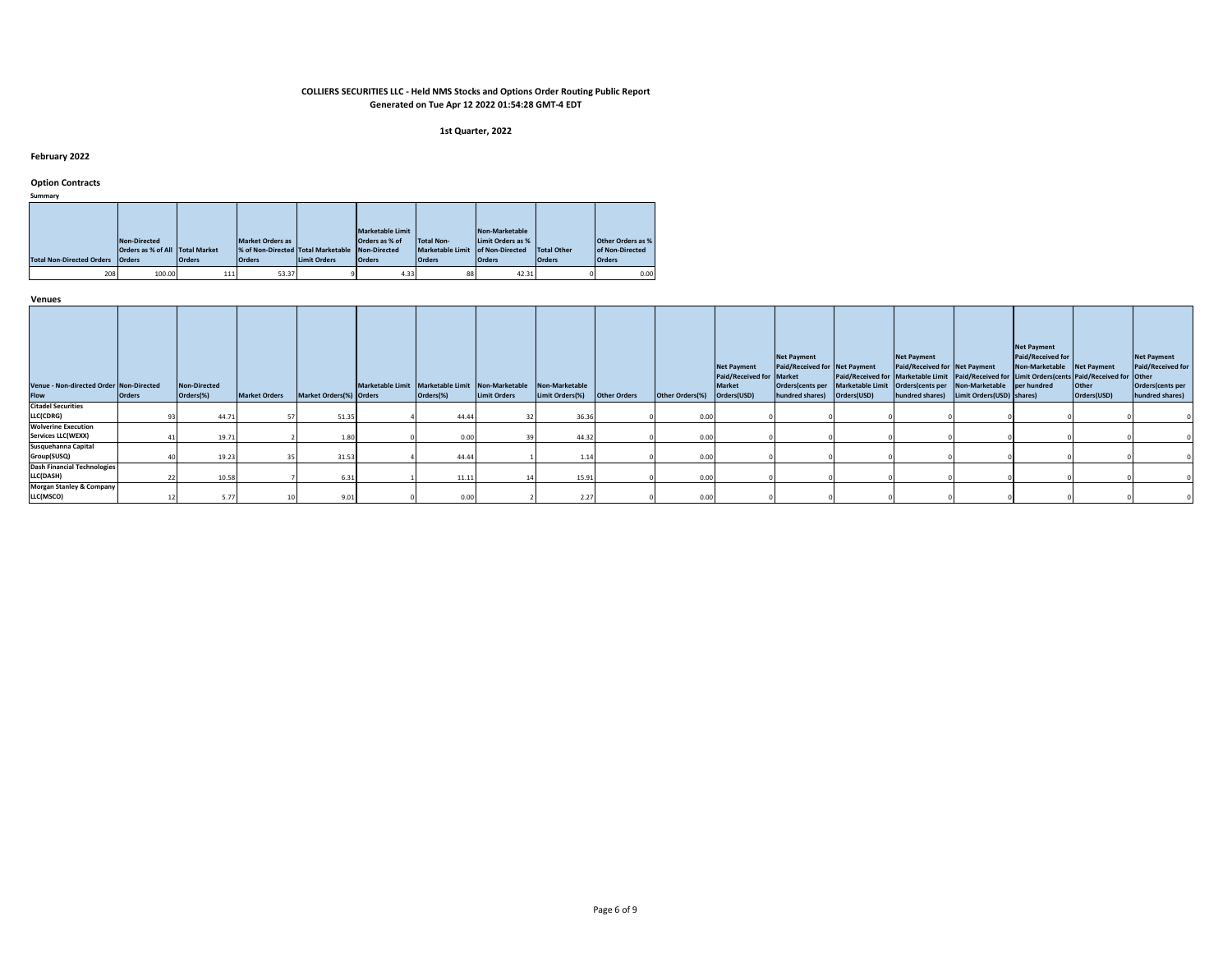#### **1st Quarter, 2022**

# **March 2022**

# **S&P 500 Stocks**

**Summary**

|                                  |                                 |               |                                    |                     | <b>Marketable Limit</b> |                         | Non-Marketable    |               |                          |
|----------------------------------|---------------------------------|---------------|------------------------------------|---------------------|-------------------------|-------------------------|-------------------|---------------|--------------------------|
|                                  | Non-Directed                    |               | <b>Market Orders as</b>            |                     | Orders as % of          | <b>Total Non-</b>       | Limit Orders as % |               | <b>Other Orders as %</b> |
|                                  | Orders as % of All Total Market |               | % of Non-Directed Total Marketable |                     | Non-Directed            | <b>Marketable Limit</b> | of Non-Directed   | Total Other   | of Non-Directed          |
| <b>Total Non-Directed Orders</b> | <b>Orders</b>                   | <b>Orders</b> | <b>Orders</b>                      | <b>Limit Orders</b> | <b>Orders</b>           | <b>Orders</b>           | <b>Orders</b>     | <b>Orders</b> | <b>Orders</b>            |
| 676                              | 100.00                          | 626           | 92.60                              |                     | 0.44                    | 46                      | 6.80              |               | 0.15                     |

| Venue - Non-directed Order Non-Directed<br>Flow | <b>Orders</b> | <b>Non-Directed</b><br>Orders(%) | <b>Market Orders</b> | Market Orders(%) Orders | Marketable Limit Marketable Limit Non-Marketable Non-Marketable<br>Orders(%) | Limit Orders | Limit Orders(%) | <b>Other Orders</b> | Other Orders(%) | <b>Net Payment</b><br>Paid/Received for Market<br>Market<br>Orders(USD) | <b>Net Payment</b><br>Paid/Received for Net Payment<br>hundred shares) | Orders(cents per Marketable Limit   Orders(cents per Non-Marketable   per hundred<br>Orders(USD) | <b>Net Payment</b><br>Paid/Received for Net Payment<br>hundred shares) | Limit Orders(USD) shares) | <b>Net Payment</b><br>Paid/Received for<br>Non-Marketable Net Payment | Paid/Received for Marketable Limit Paid/Received for Limit Orders(cents Paid/Received for Other<br>Other<br>Orders(USD) | <b>Net Payment</b><br>Paid/Received for<br>Orders(cents per<br>hundred shares) |
|-------------------------------------------------|---------------|----------------------------------|----------------------|-------------------------|------------------------------------------------------------------------------|--------------|-----------------|---------------------|-----------------|-------------------------------------------------------------------------|------------------------------------------------------------------------|--------------------------------------------------------------------------------------------------|------------------------------------------------------------------------|---------------------------|-----------------------------------------------------------------------|-------------------------------------------------------------------------------------------------------------------------|--------------------------------------------------------------------------------|
| <b>Citadel Securities</b><br>LLC(CDRG)          | 251           | 35.86                            | 238                  | 38.02                   | 75.00                                                                        |              | 13.85           |                     | 20.00           |                                                                         |                                                                        |                                                                                                  |                                                                        |                           |                                                                       |                                                                                                                         |                                                                                |
| Jane Street Capital,<br>LLC(JNST)               | 173           | 24.71                            | 166                  | 26.52                   | 0.00                                                                         |              | 10.77           |                     | 0.00            |                                                                         |                                                                        |                                                                                                  |                                                                        |                           |                                                                       |                                                                                                                         |                                                                                |
| <b>VIRTU Americas, LLC(NITE)</b>                | 165           | 23.57                            | 157                  | 25.08                   | 0.00                                                                         |              | 12.31           |                     | 0.00            |                                                                         |                                                                        |                                                                                                  |                                                                        |                           |                                                                       |                                                                                                                         |                                                                                |
| <b>G1 Execution Services,</b><br>LLC(ETMM)      | 61            | 8.71                             |                      | 9.27                    | 0.00                                                                         |              | 4.62            |                     | 0.00            |                                                                         |                                                                        |                                                                                                  |                                                                        |                           |                                                                       |                                                                                                                         |                                                                                |
| <b>NASDAQ Execution</b><br>Services, LLC(NSDQ)  |               | 2.00                             |                      | 0.00                    | 25.00                                                                        |              | 20.00           |                     | 0.00            |                                                                         |                                                                        |                                                                                                  |                                                                        |                           |                                                                       |                                                                                                                         |                                                                                |
| <b>New York Stock</b><br>Exchange(NYSE)         |               | 1.43                             |                      | 0.00                    | 0.00                                                                         |              | 15.38           |                     | 0.00            |                                                                         |                                                                        |                                                                                                  |                                                                        |                           |                                                                       |                                                                                                                         |                                                                                |
| <b>Cboe EDGX US Equities</b><br>Exchange(EDGX)  |               | 1.29                             |                      | 0.00                    | 0.00                                                                         |              | 13.85           |                     | 0.00            |                                                                         |                                                                        |                                                                                                  |                                                                        |                           |                                                                       |                                                                                                                         |                                                                                |
| <b>Members Exchange(MEMX)</b>                   |               | 0.71                             |                      | 0.00                    | 0.00                                                                         |              | 7.69            |                     | 0.00            |                                                                         |                                                                        |                                                                                                  |                                                                        |                           |                                                                       |                                                                                                                         |                                                                                |
| <b>Instinet BlockCross(BLKX)</b>                |               | 0.57                             |                      | 0.00                    | 0.00                                                                         |              | 0.00            |                     | 80.00           |                                                                         |                                                                        |                                                                                                  |                                                                        |                           |                                                                       |                                                                                                                         |                                                                                |
| Two Sigma Securities,<br>LLC(SOHO)              |               | 0.57                             |                      | 0.48                    | 0.00                                                                         |              | 1.54            |                     | 0.00            |                                                                         |                                                                        |                                                                                                  |                                                                        |                           |                                                                       |                                                                                                                         |                                                                                |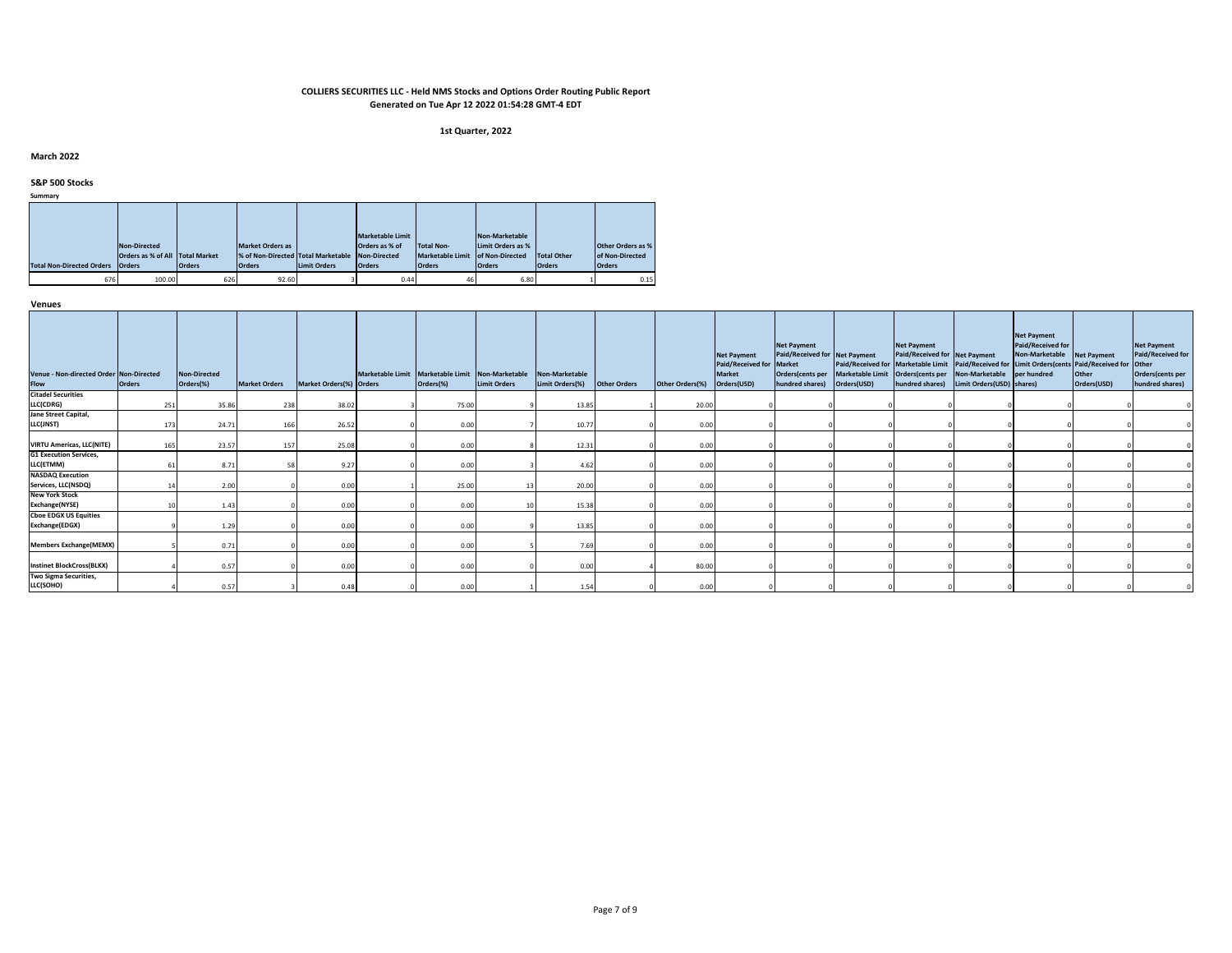#### **1st Quarter, 2022**

**March 2022**

**Non-S&P 500 Stocks**

**Summary**

| <b>Total Non-Directed Orders</b> | Non-Directed<br>Orders as % of All Total Market<br><b>Orders</b> | <b>Orders</b> | <b>Market Orders as</b><br>% of Non-Directed Total Marketable Non-Directed<br><b>Orders</b> | <b>Limit Orders</b> | <b>Marketable Limit</b><br>Orders as % of<br><b>Orders</b> | <b>Total Non-</b><br>Marketable Limit of Non-Directed<br><b>Orders</b> | Non-Marketable<br>Limit Orders as %<br><b>Orders</b> | Total Other<br><b>Orders</b> | <b>Other Orders as %</b><br>of Non-Directed<br><b>Orders</b> |
|----------------------------------|------------------------------------------------------------------|---------------|---------------------------------------------------------------------------------------------|---------------------|------------------------------------------------------------|------------------------------------------------------------------------|------------------------------------------------------|------------------------------|--------------------------------------------------------------|
| 638                              | 100.00                                                           | 528           | 82.76                                                                                       | 28                  | 4.39                                                       | 74                                                                     | 11.60                                                |                              | 1.25                                                         |

| Venue - Non-directed Order Non-Directed<br>Flow | Orders | <b>Non-Directed</b><br>Orders(%) | <b>Market Orders</b> | Market Orders(%) Orders | Marketable Limit Marketable Limit Non-Marketable<br>Orders(%) | <b>Limit Orders</b> | Non-Marketable<br>Limit Orders(%) Other Orders |    | Other Orders(%) | <b>Net Payment</b><br>Paid/Received for Market<br>Market<br>Orders(USD) | <b>Net Payment</b><br>Paid/Received for Net Payment<br>hundred shares) Orders(USD) | Orders(cents per Marketable Limit Orders(cents per Non-Marketable per hundred | <b>Net Payment</b><br>Paid/Received for Net Payment | hundred shares) Limit Orders (USD) shares) | <b>Net Payment</b><br>Paid/Received for<br>Non-Marketable Net Payment<br>Paid/Received for Marketable Limit Paid/Received for Limit Orders(cents Paid/Received for Other | Other<br>Orders(USD) | <b>Net Payment</b><br>Paid/Received for<br>Orders(cents per<br>hundred shares) |
|-------------------------------------------------|--------|----------------------------------|----------------------|-------------------------|---------------------------------------------------------------|---------------------|------------------------------------------------|----|-----------------|-------------------------------------------------------------------------|------------------------------------------------------------------------------------|-------------------------------------------------------------------------------|-----------------------------------------------------|--------------------------------------------|--------------------------------------------------------------------------------------------------------------------------------------------------------------------------|----------------------|--------------------------------------------------------------------------------|
| <b>Citadel Securities</b>                       |        |                                  |                      |                         |                                                               |                     |                                                |    |                 |                                                                         |                                                                                    |                                                                               |                                                     |                                            |                                                                                                                                                                          |                      |                                                                                |
| LLC(CDRG)                                       | 221    | 28.48                            | 200                  | 37.88                   | 37.93                                                         |                     | 2.65                                           |    | 16.67           |                                                                         |                                                                                    |                                                                               |                                                     |                                            |                                                                                                                                                                          |                      |                                                                                |
| <b>VIRTU Americas, LLC(NITE)</b>                | 148    | 19.07                            | 134                  | 25.38                   | 27.59                                                         |                     | 2.65                                           |    | 3.33            |                                                                         |                                                                                    |                                                                               |                                                     |                                            |                                                                                                                                                                          |                      |                                                                                |
| Jane Street Capital,                            |        |                                  |                      |                         |                                                               |                     |                                                |    |                 |                                                                         |                                                                                    |                                                                               |                                                     |                                            |                                                                                                                                                                          |                      |                                                                                |
| LLC(JNST)                                       | 126    | 16.24                            | 118                  | 22.35                   | 17.24                                                         |                     | 1.59                                           |    | 0.00            |                                                                         |                                                                                    |                                                                               |                                                     |                                            |                                                                                                                                                                          |                      |                                                                                |
| <b>G1 Execution Services,</b>                   |        |                                  |                      |                         |                                                               |                     |                                                |    |                 |                                                                         |                                                                                    |                                                                               |                                                     |                                            |                                                                                                                                                                          |                      |                                                                                |
| LLC(ETMM)                                       | 67     | 8.63                             | 60                   | 11.36                   | 13.79                                                         |                     | 1.59                                           |    | 0.00            |                                                                         |                                                                                    |                                                                               |                                                     |                                            |                                                                                                                                                                          |                      |                                                                                |
| <b>New York Stock</b>                           |        |                                  |                      |                         |                                                               |                     |                                                |    |                 |                                                                         |                                                                                    |                                                                               |                                                     |                                            |                                                                                                                                                                          |                      |                                                                                |
| Exchange(NYSE)                                  | 60     | 7.73                             |                      | 0.00                    | 3.45                                                          | 59                  | 31.22                                          |    | 0.00            |                                                                         |                                                                                    |                                                                               |                                                     |                                            |                                                                                                                                                                          |                      |                                                                                |
| <b>NASDAQ Execution</b>                         |        |                                  |                      |                         |                                                               |                     |                                                |    |                 |                                                                         |                                                                                    |                                                                               |                                                     |                                            |                                                                                                                                                                          |                      |                                                                                |
| Services, LLC(NSDQ)                             | 57     | 7.35                             |                      | 0.00                    | 0.00                                                          | 57                  | 30.16                                          |    | 0.00            |                                                                         |                                                                                    |                                                                               |                                                     |                                            |                                                                                                                                                                          |                      |                                                                                |
| <b>Cboe EDGX US Equities</b>                    |        |                                  |                      |                         |                                                               |                     |                                                |    |                 |                                                                         |                                                                                    |                                                                               |                                                     |                                            |                                                                                                                                                                          |                      |                                                                                |
| Exchange(EDGX)                                  | 38     | 4.90                             |                      | 0.00                    | 0.00                                                          | 38                  | 20.11                                          |    | 0.00            |                                                                         |                                                                                    |                                                                               |                                                     |                                            |                                                                                                                                                                          |                      |                                                                                |
| <b>Instinet BlockCross(BLKX)</b>                | 22     | 2.84                             |                      | 0.00                    | 0.00                                                          |                     | 0.00                                           | 22 | 73.33           |                                                                         |                                                                                    |                                                                               |                                                     |                                            |                                                                                                                                                                          |                      |                                                                                |
| <b>Members Exchange(MEMX)</b>                   |        | 2.45                             |                      | 0.00                    | 0.00                                                          |                     | 10.05                                          |    | 0.00            |                                                                         |                                                                                    |                                                                               |                                                     |                                            |                                                                                                                                                                          |                      |                                                                                |
| <b>UBS Securities, LLC(UBSS)</b>                | 13     | 1.68                             |                      | 2.08                    | 0.00                                                          |                     | 0.00                                           |    | 6.67            |                                                                         |                                                                                    |                                                                               |                                                     |                                            |                                                                                                                                                                          |                      |                                                                                |